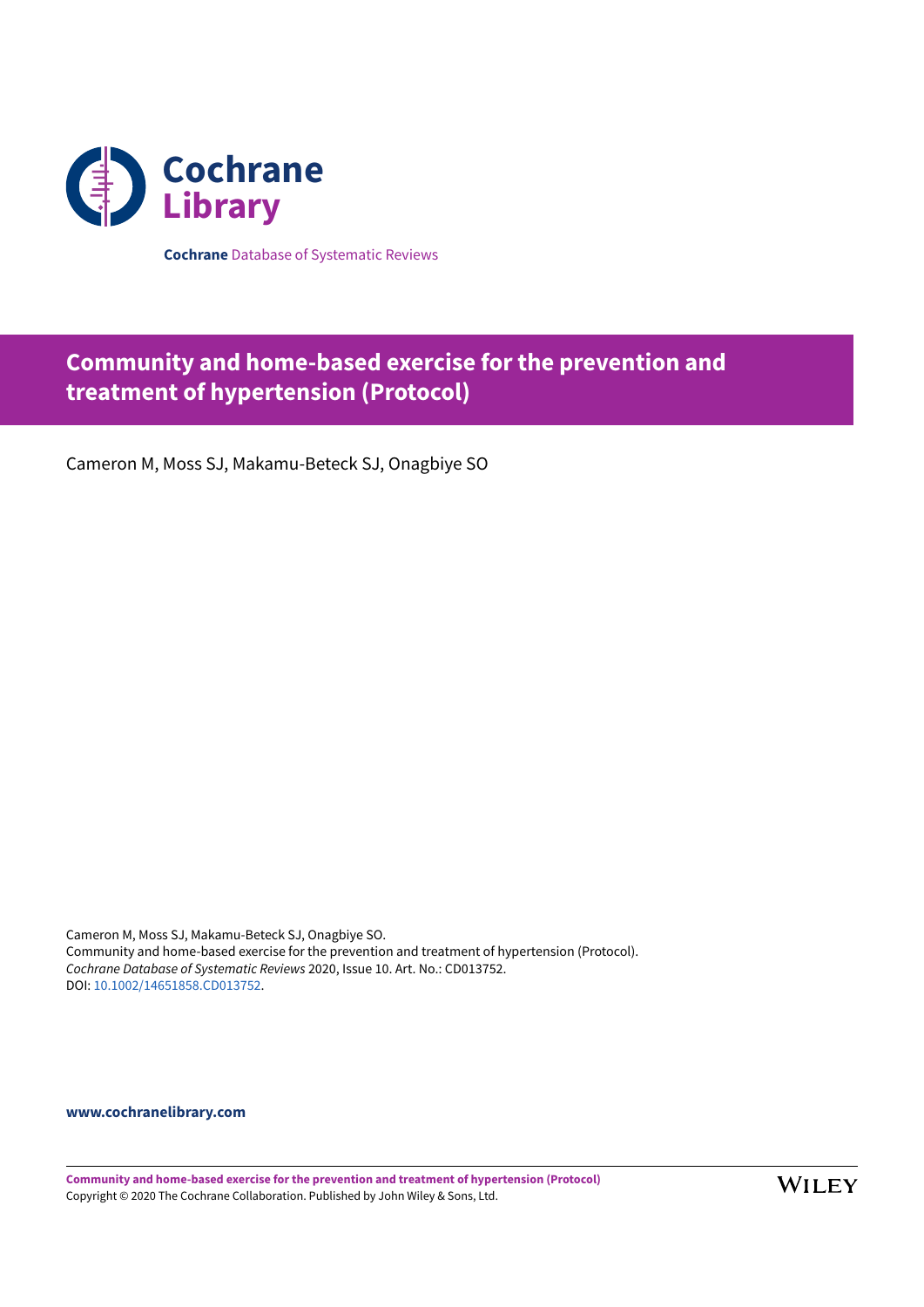

Trusted evidence.<br>Informed decisions.<br>Better health.

# **TABLE OF CONTENTS**

| ABSTRACT           |    |
|--------------------|----|
| <b>BACKGROUND</b>  |    |
| <b>OBJECTIVES</b>  |    |
|                    |    |
|                    |    |
| <b>REFERENCES</b>  | 8  |
| <b>APPENDICES</b>  | 9  |
| <b>HISTORY</b>     | 10 |
|                    | 10 |
|                    | 10 |
| SOURCES OF SUPPORT |    |
|                    |    |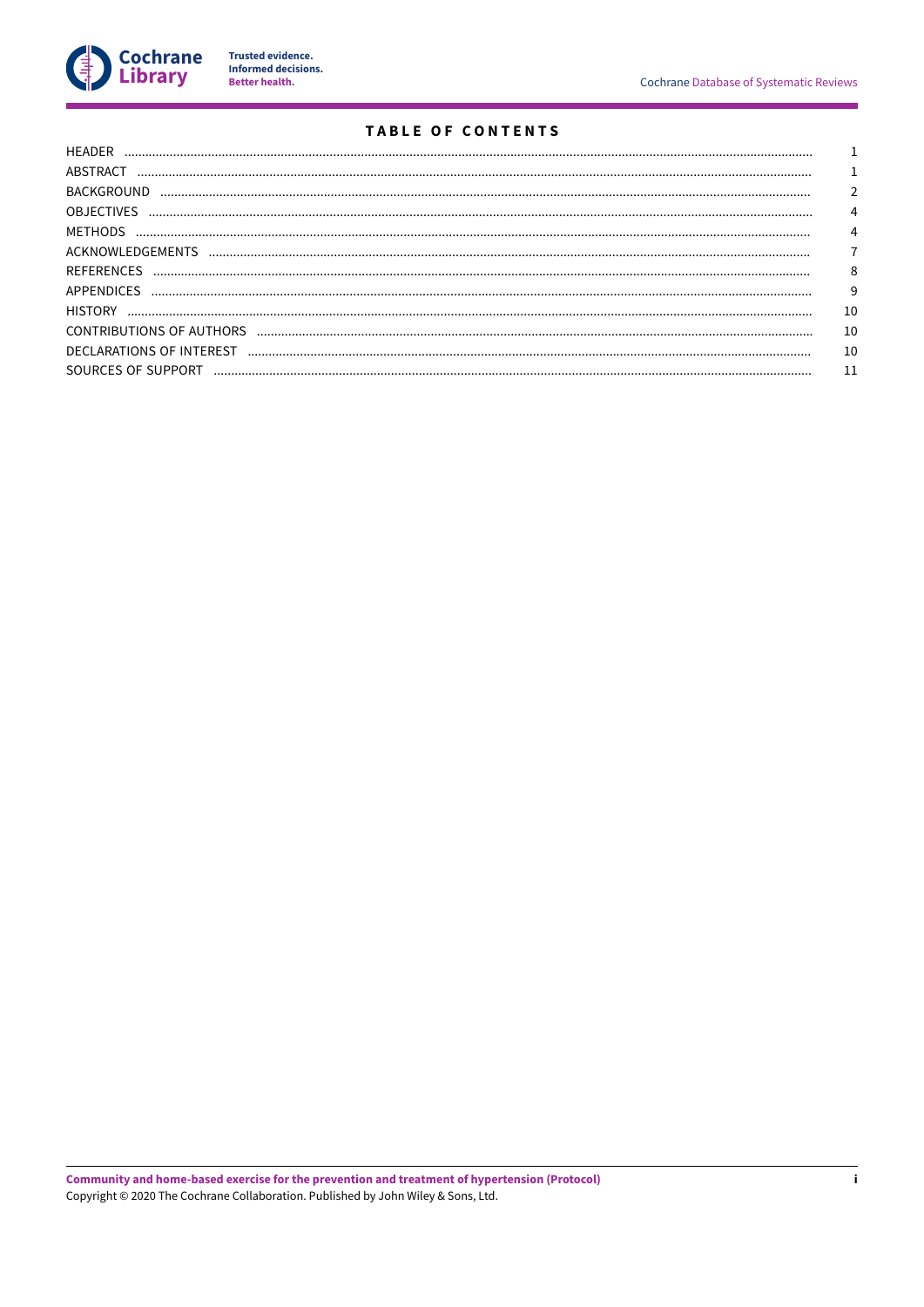<span id="page-2-0"></span>**[Intervention Protocol]**

# **Community and home-based exercise for the prevention and treatment of hypertension**

Melainie Cameron<sup>1,2</sup>, Sarah J Moss<sup>2</sup>, Sweetness J Makamu-Beteck<sup>2</sup>, Sunday O Onagbiye<sup>3</sup>

1School of Health and Wellbeing, University of Southern Queensland, Ipswich, Australia. 2Physical activity, Sport and Recreation, North-West University, Potchefstroom, South Africa. <sup>3</sup>Sport Recreation and Exercise Science, University of the Western Cape, Cape Town, South Africa

**Contact address:** Melainie Cameron, [lainie.cameron@usq.edu.au](mailto:lainie.cameron@usq.edu.au), [lainie.cameron@gmail.com.](mailto:lainie.cameron@gmail.com)

**Editorial group:** Cochrane Hypertension Group. **Publication status and date:** New, published in Issue 10, 2020.

**Citation:** Cameron M, Moss SJ, Makamu-Beteck SJ, Onagbiye SO. Community and home-based exercise for the prevention and treatment of hypertension (Protocol). *Cochrane Database of Systematic Reviews* 2020, Issue 10. Art. No.: CD013752. DOI: [10.1002/14651858.CD013752](https://doi.org/10.1002%2F14651858.CD013752).

Copyright © 2020 The Cochrane Collaboration. Published by John Wiley & Sons, Ltd.

# **A B S T R A C T**

# <span id="page-2-1"></span>**Objectives**

This is a protocol for a Cochrane Review (intervention). The objectives are as follows:

The objective of this review is to assess the effects of community and home-based exercise interventions for the prevention and treatment of hypertension.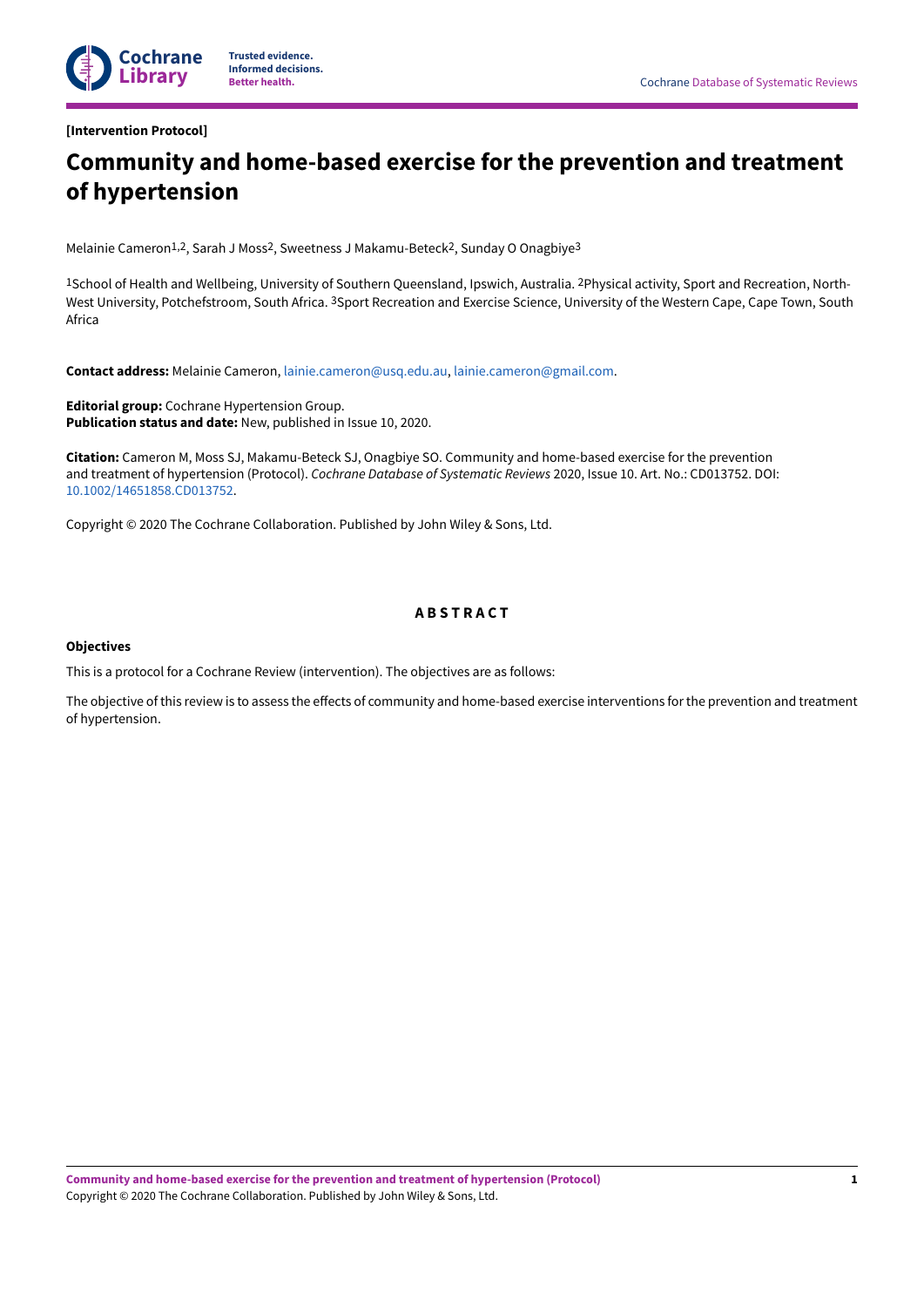

# <span id="page-3-0"></span>**B A C K G R O U N D**

# **Description of the condition**

Hypertension (elevated blood pressure) is a global public health concern, affecting more than one billion people globally [\(WHO 2013](#page-10-1)). Hypertension is an important risk factor for non-communicable diseases, particularly cardiovascular, cerebrovascular, and peripheral vascular disease, which are associated with high morbidity and mortality ([National](#page-9-1) Heart [Foundation](#page-9-1) of Australia 2016; [WHO 2014](#page-10-2)). Untreated, hypertension can lead to heart failure, ischaemic and haemorrhagic stroke, chronic kidney disease, retinal haemorrhage, visual impairment, and vascular dementia ([WHO 2018a](#page-10-3)). Diseases arising from hypertension reduce people's functional capacity and quality of life, and reduced functional capacity often results in a concomitant reduction in social and economic activity. Further, the World Health Organization (WHO) estimates that complications of hypertension cause the deaths of 9.4 million people every year, accounting for at least 45% of deaths due to ischaemic heart disease and 51% of deaths due to cerebrovascular disease [\(WHO 2013\)](#page-10-1).

Hypertension is traditionally measured manually using a sphygmomanometer and stethoscope, or more recently using an automated sphygmomanometer. Blood pressure is liable to change, so a diagnosis of hypertension is made only if blood pressure is demonstrated to be high at repeated measurements. Blood pressure is usually measured as systolic pressure over diastolic pressure, that is the highest measured pressure in arteries when the heart is at the peak of contraction to expel blood from the ventricles (during systole) overthe lowest measured pressure when the heart is at maximal relaxation to draw blood in to the ventricles (in diastole).

The WHO defines hypertension as systolic blood pressure of 140 millimetres of mercury (mmHg) or greater, or diastolic blood pressure of 90 mmHg or more (or both) ([WHO 2013;](#page-10-1) [WHO](#page-10-3) [2018a\)](#page-10-3). More detailed classifications of hypertension vary between countries. The current Australian classifications of hypertension are as follows.

- Grade 1 (mild): systolic blood pressure of 140 mmHg to 159 mmHg and/or diastolic blood pressure of 90 mmHg to 99 mmHg
- Grade 2 (moderate): systolic blood pressure of 160 mmHg to 179 mmHg and/or diastolic blood pressure of 100 mmHg to 109 mmHg
- Grade 3 (severe): systolic blood pressure of 180 mmHg or more and/or diastolic blood pressure of 110 mmHg or more
- Isolated systolic hypertension: systolic blood pressure greater than 140 mmHg and diastolic blood pressure less than 90 mmHg (National Heart [Foundation](#page-9-1) of Australia 2016)

Revised American guidelines released in November 2017 lowered the threshold for diagnosis of hypertension to 130/80 mmHg [\(Whelton](#page-10-4) 2017), a level that under previous classification criteria would be "borderline" or "pre-hypertensive" ([ACSM](#page-9-2) 2004). The European guidelines are, however, aligned with the WHO criteria [\(Williams 2018\)](#page-10-5).

Hypertension is considered to be a disease of lifestyle and is at least partly modifiable by increased physical activity (particularly aerobic exercise), smoking reduction or cessation, and reduced dietary intake of salt and alcohol (National Heart [Foundation](#page-9-1)

of [Australia](#page-9-1) 2016). Diseases of lifestyle may be anticipated to be highly prevalent in wealthy countries where food is available in abundance and physical activity is reduced through the use of labour-saving devices. However, high prevailing levels of hypertension are also observed in countries where Western lifestyles (i.e. high-fat, high-protein diets; abundant food; low levels of incidental physical activity) are viewed as favourable and as evidence of increasing wealth. Hypertension is particularly prevalent in the African region (27%), with some variation by country ([WHO 2019\)](#page-10-6). In a national South African survey, an estimated 59% of black Africans visiting general practices had hypertension [\(Connor 2005](#page-9-3)). However, these data are of limited use to determine actual care need, potential care costs, or burden of disease on the healthcare system because many South Africans report going without medical care due to living in resource-limited communities (Kon [2008](#page-9-4)).

The [WHO 2011](#page-10-7) status report on non-communicable diseases included prevalence estimates of hypertension using data gathered in 2008. In several African countries, prevalence was around 40% (Botswana: 40.8%; Namibia: 43.4%; South Africa: 42.4%, though this was slightly higher in men (43.4%) than women (41.4%); Tanzania: 39.2%; Zambia: 40.1%; and Zimbabwe: 39%). Limited healthcare resources, as well as social influences that compromise care seeking and disease tracking (e.g. civil unrest, war), mean that for some countries, prevalence estimates could not be made (e.g. Burkina Faso; Sudan) ([WHO 2011](#page-10-7)). In the most recent WHO 2018 report on non-communicable diseases ([WHO 2018a](#page-10-3)), prevalence estimates for raised blood pressure were revised, showing reduced hypertension prevalence in Africa (Botswana: 23%; Central African Republic: 25%; Kenya: 20%; Namibia: 22%; Niger: 27%; Nigeria: 18%; South Africa: 24%; Tanzania: 21%; Zambia: 20%; Zimbabwe: 20%). These revised data give room to question the validity of the 2008 data in the [WHO 2011](#page-10-7) report. Regardless of the precise values, there are high prevailing levels of hypertension in Africa.

### **Description of the intervention**

Evidence from high income countries indicates that lifestyle modifications can be employed to reduce hypertension and that in early hypertension (Grade 1 or mild hypertension) such interventions are likely to be adopted with the greatest ease, identifiable benefit, and least risk [\(ACSM](#page-9-2) 2004). For example, engaging in regular aerobic physical activity such as brisk walking for at least 30 minutes a day, most days of the week, for a minimum of 150 minutes per week, has the potential to reduce systolic blood pressure by 4 to 9 mmHg [\(ACSM](#page-9-2) 2004); and reducing body mass from overweight to a healthy range by means of limited calorie intake and adequate daily physical activity has the potential to reduce systolic blood pressure by 5 to 20 mmHg for every 10 kg body mass reduction [\(ACSM](#page-9-2) 2004). A more recent meta-analysis reported that the effect of structured exercise interventions on systolic blood pressure still remain under-studied [\(Naci 2019\)](#page-9-5).

Although regular physical activity is a recognised, available, affordable approach to manage (reduce) hypertension, levels of inactivity remain very high. The WHO recommends that children and adolescents should do at least 60 minutes of moderate- to vigorous-intensity physical activity daily and that adults aged up to 64 years should do at least 150 minutes of moderateintensity physical activity, or at least 75 minutes of vigorousintensity physical activity, throughout the week. In addition, muscle strengthening exercise should be included two days per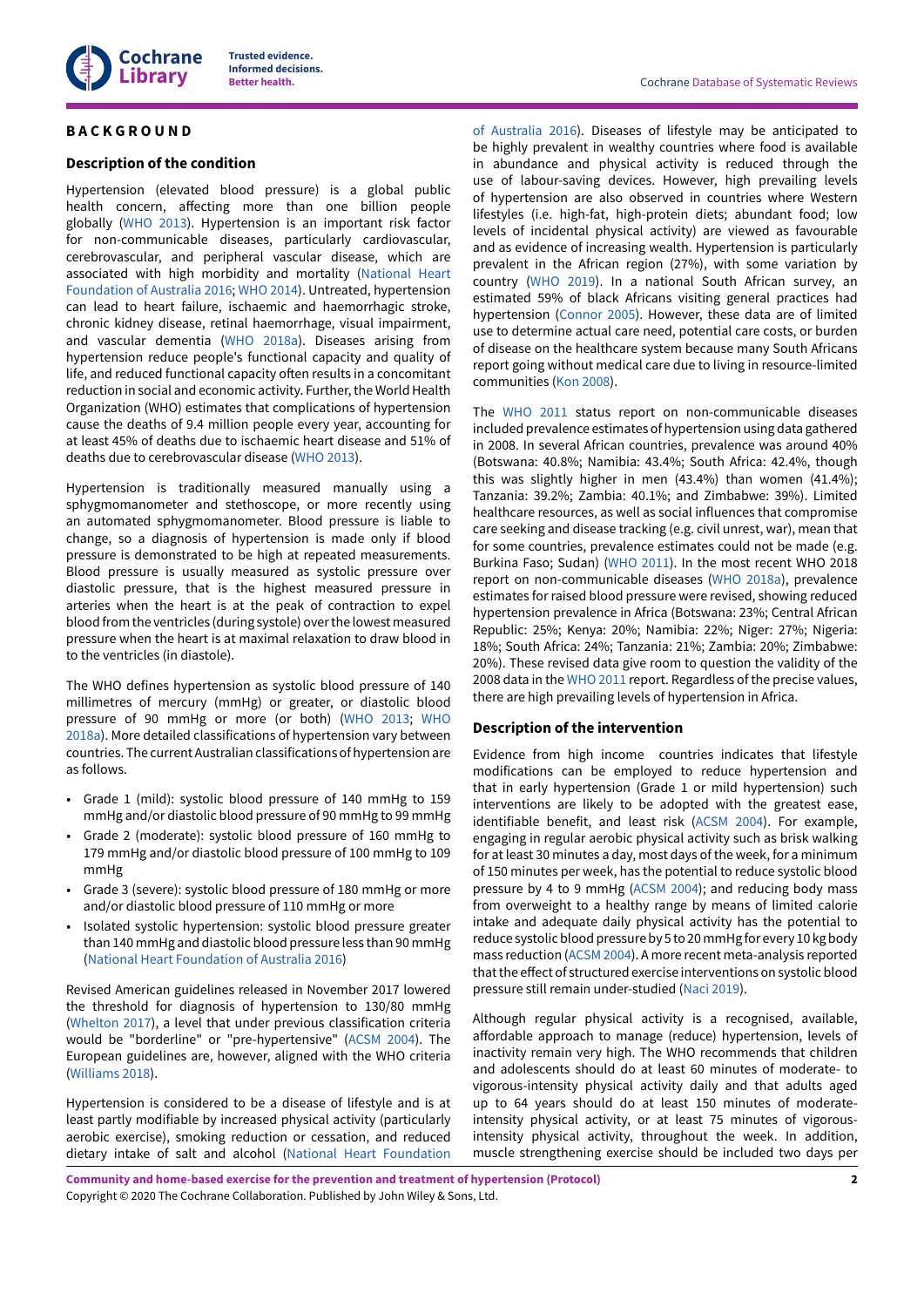

week ([WHO 2018b\)](#page-10-8). The WHO estimates that globally, one in four adults, and four in five adolescents, are not physically active enough to achieve health benefits ([WHO 2018b](#page-10-8)). "Physical inactivity" is defined by the WHO as not meeting the WHO recommendations for physical activity [\(WHO 2018a](#page-10-3)).

South Africa is the country with the highest level of physical inactivity in Africa; 37% of South Africans (48% of women, 26% of men) report undertaking insufficient levels of physical activity. Several other African countries show similar behaviour patterns, but inactivity varies considerably across Africa (Botswana: 20%; Central African Republic: 13%; Kenya: 14%; Namibia: 31%; Niger: 21%; Nigeria: 25%; Tanzania: 6%; Zambia: 20%; Zimbabwe: 25%), with considerable disparity between urban and rural dwellers, and between men and women ([WHO 2018a\)](#page-10-3).

Although several studies have investigated physical activity in the African context, most measures have used subjective questionnaires, an approach limited by reporting bias because participants provide answers that conform to socially desirable expectations ([Aubert](#page-9-6) 1998; [Prince](#page-9-7) 2008). Results from an unpublished study at North-West University indicates that people from low-resource communities in the North-West Province of South Africa have limited knowledge about hypertension and the role of regular physical activity as a potential intervention strategy [\(Makamu](#page-9-8) 2015).

Current management guidelines for hypertension include a strong recommendation that lifestyle advice is offered to all patients (National Heart [Foundation](#page-9-1) of Australia 2016), whilst considering the diverse context from low- to middle-income countries and highincome countries [\(Unger](#page-10-9) 2020). A review undertaken by a South African research team, commissioned by the WHO, identified "what works" by way of community interventions for promoting a healthy diet and physical activity ([Anderson](#page-9-9) 2009). Home and communitybased interventions are likely to be more available and affordable for people in resource-limited communities than are supervised and practitioner-led interventions.

# **How the intervention might work**

A selection of factors that give rise to hypertension include atherosclerosis (the build-up of plaque in arteries), insulin resistance, dyslipidemia (abnormal levels of lipids (fats) in the blood), an increase in sympathetic drive, and a decrease in beta cholinergic receptor sensitivity; these factors can be influenced by exercise. Regular exercise at intensities of between 65% and 85% of heart rate reserve is documented to produce physiological adaptations in the vascular system, leading to a reduction in peripheral resistance [\(ACSM](#page-9-2) 2004). Vasodilatation (widening of blood vessels) has been observed due to an increase in the formation of nitric oxide (NO); this causes a decrease in peripheral resistance which results in a hypotensive effect (lowering of the blood pressure) that can last up to 22 hours following a single training session ([Carpio-Rivera](#page-9-10) 2016).

Regular aerobic exercise improves blood pressure through central and peripheral vasodilation, reduction in inflammatory markers, reactive hyperaemia (temporary increase in blood flow), reduced body fat, improved control of glucose and lipids (thus regulating insulin resistance and hypertriglyceridemia), reduced stress, and increased relaxation (which leads to decreased sympathetic drive and improved autonomic regulation) [\(ACSM](#page-9-2) 2004; [National](#page-9-1) Heart

[Foundation](#page-9-1) of Australia 2016). These physiological benefits may reduce mortality and morbidity as well as reduce hypertension itself [\(Antonakoudis](#page-9-11) 2007). Improved physiological functioning may improve health-related quality of life, which may, in turn, improve the economic activity of individuals ([Seals](#page-10-10) 2016).

### **Why it is important to do this review**

Hypertension is a modifiable risk factor for cardiovascular disease. Reduction in hypertension is likely to reduce pathological diseases caused by high blood pressure, which have substantial morbidity and mortality. The WHO summarised the global health concern of hypertension as follows.

"Hypertension is a silent, invisible killer that rarely causes symptoms…. Raised blood pressure is a serious warning sign that significant lifestyle changes are urgently needed. It disproportionately affects populations in low- and middleincome countries where health systems are weak.... Addressing behavioural risk factors, e.g. unhealthy diet, harmful use of alcohol and physical inactivity, can prevent hypertension. ... Integrated non-communicable disease programmes implemented through a primary health care approach are an affordable and sustainable way for countries to tackle hypertension." ([WHO 2013](#page-10-1))

There are high prevailing levels of hypertension in Africa, concurrent with resource limitations in many communities, which raises sustainability questions regarding long-term drug therapies ([Seedat 2012\)](#page-10-11). The ongoing costs of pharmaceuticals may make these interventions prohibitive, particularly if limited to prescription only, which adds the cost of clinical consultations to the costs of the medicines themselves. Further, the use of pharmacotherapy in control of hypertension is open to some conjecture. A 2012 Cochrane Review identified that pharmacotherapy provided no demonstrable benefits in the management of mild hypertension ([Diao 2012](#page-9-12)). Across four included trials there were no demonstrable benefits in mortality or morbidity from pharmacotherapy alone, but 9% of participants discontinued pharmacotherapy due to adverse events. Inconsistencies in findings from interventions with pharmacotherapy indicate that alternative interventions should be considered ([Webster](#page-10-12) 2018)

A recent meta-analyses of 391 randomised controlled trials found that aerobic and strength training exercises are as effective as medication for lowering systolic blood pressure ([Naci 2019\)](#page-9-5). Home-based and community-based interventions are likely to be more available and affordable for people with hypertension in resource-limited communities. A 2005 WHO review of best practices to promote physical activity in developing countries included recommendations to raise awareness of the importance and benefits of physical activity, educate the population, conduct local programmes, build capacity, create supportive environments, and give recognition to those who are physically active [\(Bauman](#page-9-13) [2005\)](#page-9-13). A further review undertaken by a South African research team, commissioned by the WHO, reviewed "what works" by way of community interventions for promoting a healthy diet and physical activity: community-level interventions were highly regarded, but neither of these larger-scale reviews specifically measured the effects of physical activity to change health outcomes ([Anderson](#page-9-9) [2009\)](#page-9-9). Rather, "what worked" was defined as interventions that were "stickable", that is, interventions that produced compliance. As a first step, these reviews were important; an intervention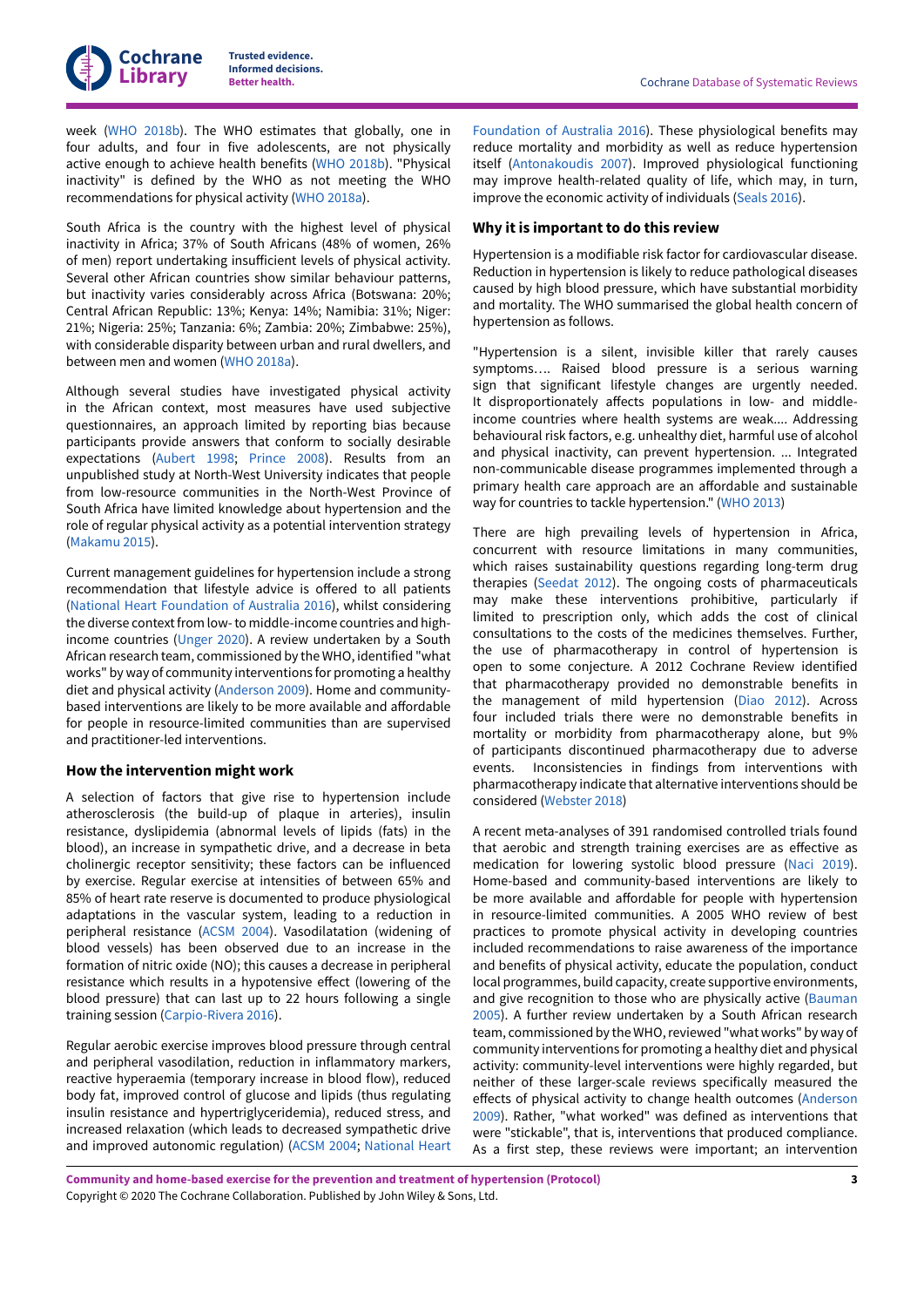cannot possibly be effective if it is not sufficiently undertaken, maintained, or completed. Our Cochrane Review will add to the existing body of knowledge by determining whether community and home-based exercise interventions are effective for reducing a measurable risk factor for serious diseases (i.e. hypertension).

We will collate known data on community and home-based physical activity interventions for the reduction of blood pressure, to determine which interventions are the most effective and safest. This information is important to allow community leaders and individuals in resource-limited environments to make evidence-based choices about interventions and care-seeking for hypertension. If there are insufficient trials or data from which to draw firm conclusions, the review will be used for recommendations to researchers on the design and development of future intervention studies.

We will limit our review to community and home-based exercise interventions only, excluding trials of interventions in specialised laboratories or gymnasium facilities, to ensure that the results are applicable to resource-limited settings such as those found in many African countries. Our review is important because it will inform clinicians as to whether the outcomes of accessible, affordable community and home-based interventions are comparable with less accessible, more expensive, structured, supervised exercise. Further, our review could assist healthcare professionals to design appropriate exercise management plans for hypertensive adults in low-resource communities. This information may also be used in influencing policy to drive the appointment of clinical exercise physiologists in low-resource communities to oversee exercise interventions for health outcomes.

# <span id="page-5-0"></span>**O B J E C T I V E S**

The objective of this review is to assess the effects of community and home-based exercise interventions for the prevention and treatment of hypertension.

# <span id="page-5-1"></span>**M E T H O D S**

# **Criteria for considering studies for this review**

# **Types of studies**

We will include all randomised controlled trials (RCTs) which examine the effects of exercise for the prevention or treatment of hypertension. We will include parallel and cross-over trials, and cluster-RCTs, using either non-intervention or active controls.

We will include all trials in which hypertension is defined according to published diagnostic criteria. Trials with vague definitions of hypertension (e.g. 'high blood', 'blood pressure'), without measured diagnostic criteria, will not be considered. Trials which define hypertension according to incomplete or partial diagnostic criteria will be included, and notes will be provided to identify possible weaknesses in selection.

We will seek trials comparing the following.

- Community or home-based exercise (resistance or aerobic) versus no exercise or wait-list control
- Community or home-based exercise versus practitionersupervised exercise

**Beta Cochrane Database of Systematic Reviews** 

• Community or home-based exercise versus active control (i.e. pharmacological management or dietary modification)

Studies in which community or home-based exercise is used adjunctive to other therapies, such as pharmacological management or dietary modification, will be included if the effect of the exercise intervention alone can be determined. Studies in which hypertension is part of a broader diagnosis (such as type 2 diabetes or cardiovascular disease) will be included if the effect of interventions on blood pressure are reported.

We will exclude cross-over trials without pre-cross-over data, due to the carry-over effect of exercise interventions and the impossibility of a wash-out period.

# **Types of participants**

We will include trials with adult participants (aged 18 years or more) without regard to race or gender. Studies in children, and studies of hypertension or pre-eclampsia in pregnant women, will be excluded. Treatment trials will include participants with diagnosed hypertension of any severity and duration, treated or not treated with anti-hypertensive medication, assessed in primary care, outpatient, or community settings.

# **Types of interventions**

We will consider trials that employ home-based exercise interventions (e.g. walking, unsupervised gym training, incidental activities) and community-based exercise interventions (e.g. community sport, recreation, and traditional dancing) for the purpose of preventing or reducing blood pressure. Because hypertension is a chronic condition that requires ongoing management, we will not limit studies by duration of intervention.

### **Types of outcome measures**

Outcome measures considered will be consistent with those used across Cochrane Hypertension systematic reviews of interventions. To assess the effects of exercise for the prevention or treatment of hypertension, we will extract data on the following.

- Measurements of blood pressure in both intervention and comparator groups
- Incidence (i.e. new cases) of hypertension in both intervention and comparator groups
- Prevalence (i.e. continuing cases) of hypertension in both intervention and comparator groups

### *Primary outcomes*

- Change in mean systolic and diastolic blood pressure, measured in mmHg
- Change in mean arterial pressure, measured in mmHg
- Adverse events, measured as counts of mortality, or participants reporting any adverse event, or withdrawal due to adverse events

A primary outcome measure of hypertension is a criterion for inclusion; studies that do not include at least one primary outcome measure of hypertension will be excluded.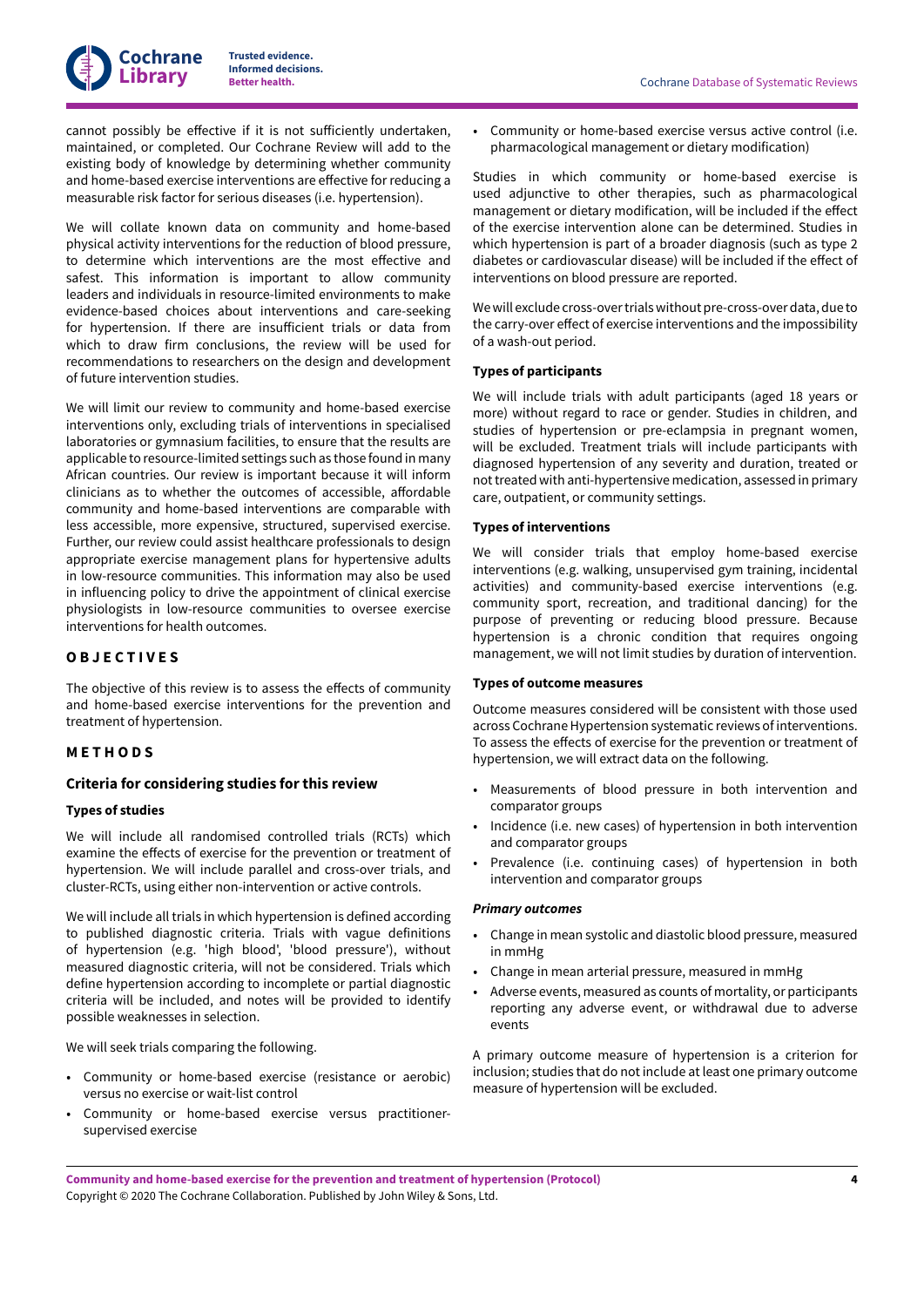

#### *Secondary outcomes*

- The proportion of participants achieving target blood pressure, as defined by each trial's investigators
- Incidence (new cases) of hypertension identified within the period of a trial, measured as counts
- Prevalence (continuing cases) of hypertension identified within the period of a trial, measured as counts
- Change in anti-hypertensive medication use, measured as change in a regular dose
- Change in categorical classification of hypertension, as defined by the investigators of each trial

We will not extract data for the following (however, where possible, we will include notes on these factors as confounders or covariates).

- Cardiovascular risk factors e.g. family history, smoking, alcohol consumption
- Changes in medications known to alter cardiovascular function e.g. anti-retrovirals, glucocorticoids
- Standardised measures of cardiovascular fitness e.g. VO<sub>2</sub> peak (maximal oxygen consumption during incremental exercise that does not plateau), VO<sub>2</sub> max (the point where oxygen uptake no longer increase with an increase in workload)
- Body composition e.g. body mass index (BMI), waist circumference, waist-to-hip ratio
- Blood markers related to cardiovascular physiology
- Use of other medications
- Cardiovascular imaging e.g. Doppler ultrasound, angiography
- Electrocardiogram (ECG) data
- Quality of life

# **Search methods for identification of studies**

### **Electronic searches**

The Cochrane Hypertension Information Specialist will search the following databases, without restrictions on language, publication year, or publication status.

- The Cochrane Hypertension Specialised Register via the Cochrane Register of Studies (CRS-Web)
- The Cochrane Central Register of Controlled Trials (CENTRAL) via the Cochrane Register of Studies (CRS-Web)
- MEDLINE Ovid (from 1946 onwards), MEDLINE Ovid Epub Ahead of Print, and MEDLINE Ovid In-Process & Other Non-Indexed Citations
- Embase Ovid (from 1974 onwards)
- CINAHL EBSCO (from 1982 onwards)
- SPORTDiscus (from date of inception)
- ClinicalTrials.gov [\(www.clinicaltrials.gov](http://www.clinicaltrials.gov))
- World Health Organization International Clinical Trials Registry Platform [\(www.who.it.trialsearch\)](http://www.who.it.trialsearch)

The subject strategies for databases will be modelled on the search strategy designed for MEDLINE in [Appendix 1.](#page-10-13) Where appropriate, these will be combined with subject strategy adaptations of the sensitivity- and precision-maximising search strategy designed by Cochrane for identifying RCTs (as described in the *Cochrane Handbook for Systematic Reviews of Interventions* ([Higgins 2020](#page-9-14))).

# **Searching other resources**

- The Cochrane Hypertension Information Specialist will search the Hypertension Specialised Register segment (which includes searches of MEDLINE, Embase, the Cochrane Library and Epistemonikos for systematic reviews) to retrieve published systematic reviews related to this review title, so that we can scan their reference lists to identify additional relevant trials. The Specialised Register also includes searches of the Allied and Complementary Medicine Database (AMED), CAB Abstracts & Global Health, CINAHL, ProQuest Dissertations & Theses and Web of Science.
- We will search Epistemonikos for related systematic reviews.
- We will check the bibliographies of included studies and any relevant systematic reviews identified for further references to relevant trials.
- We will contact experts/organisations in the field to obtain additional information on relevant trials.
- We may contact original authors for clarification and further data if trial reports are unclear.
- We will seek unpublished research reports and theses (grey literature) directly from university libraries and other third parties.

# **Data collection and analysis**

All stages of data collection and analysis will be completed by at least two review authors, acting independently. Potential disagreements will be discussed with all review authors and resolved by referring to the original protocol. If consensus cannot be reached between the authors, then disagreements will be referred to a third author for resolution.

# **Selection of studies**

All titles and abstracts identified from electronic databases and other searches will be independently examined by two investigators (MC, SJM). We will use [Covidence](#page-9-15) for the screening of trials. The full manuscript will be retrieved for each record that has the possibility of meeting the review criteria. Two review authors, acting independently, will assess the eligibility of retrieved studies, according to the inclusion criteria. If consensus cannot be reached between the authors, then disagreements will be referred to a third author for resolution.

# **Data extraction and management**

Data will be extracted from each eligible study by two review authors, independently. All extracted data will be entered into [Covidence.](#page-9-15) Because we anticipate including a large number of studies in this review, as well as studies in languages other than English, all investigators (MC, SJM, SOO, SM) will contribute to data extraction. Any disagreements in data extraction will be discussed with all review authors and resolved by referring to the original protocol.

Two review authors will independently extract the following data from the included trials and enter the data into Review Manager Web ([RevMan](#page-10-14) Web 2019).

• Trial characteristics, including size, location, and source of funding

**Community and home-based exercise for the prevention and treatment of hypertension (Protocol)** Copyright © 2020 The Cochrane Collaboration. Published by John Wiley & Sons, Ltd.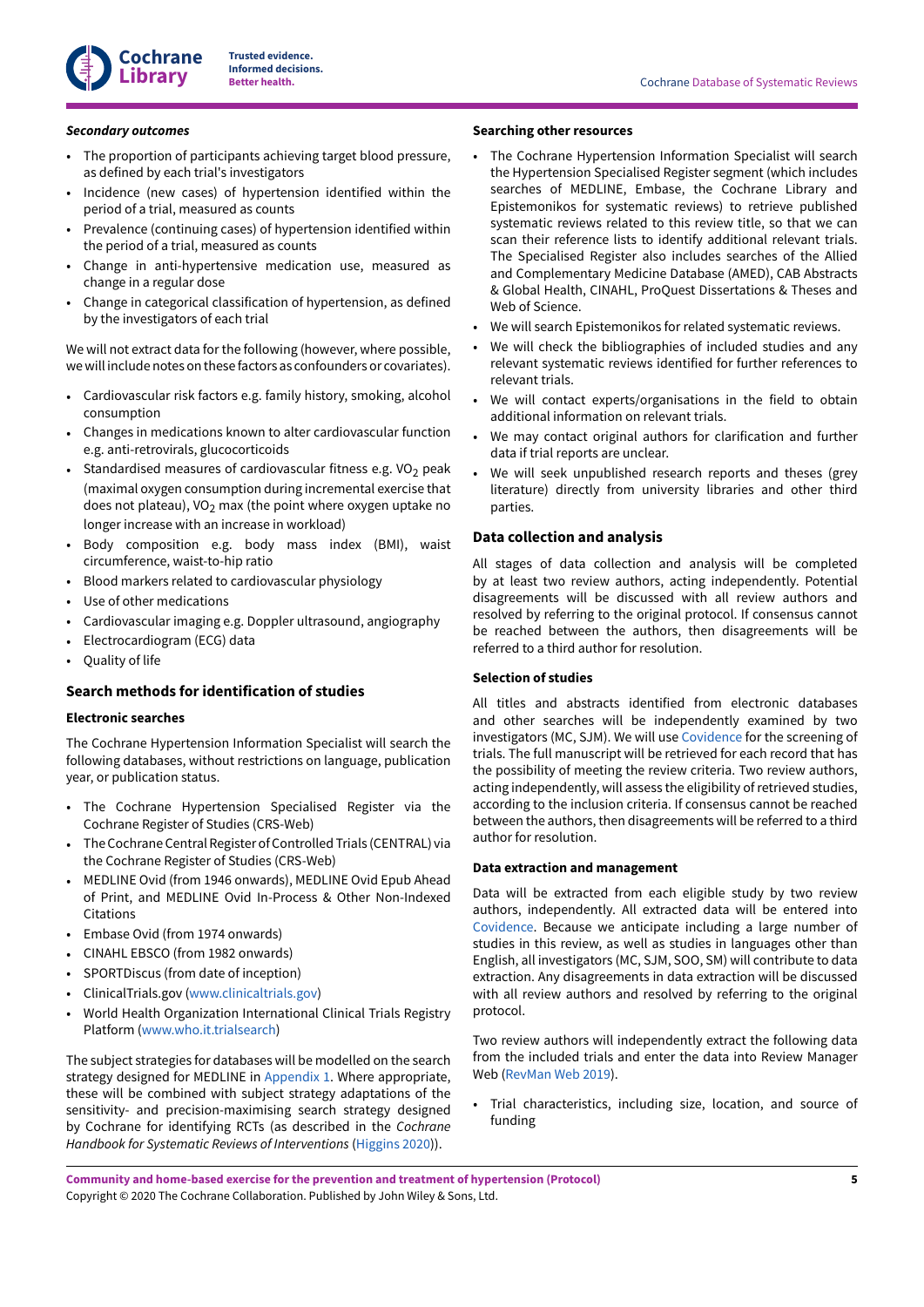

- Characteristics of the study population, including age, and characteristics of the clinical presentation (i.e. risk of hypertension, stage of hypertension)
- Characteristics of the therapy in all trial arms, including type and duration of intervention
- Information on the Cochrane 'Risk of bias' domains (as outlined in [Assessment](#page-7-0) of risk of bias in included studies)
- Outcome measures, mean and standard deviation for continuous outcomes, and number of events for dichotomous outcomes (as outlined in Types of outcome [measures\)](http://archie.cochrane.org/sections/documents/#CRIT_OUTCOMES)

To avoid multiple outcome reporting in the review, we will apply the following rules to extract data.

- We will extract data from the last time point in each trial. Where possible, we will also extract data from earlier time points to allow data pooling with trials of shorter duration.
- Where outcomes were reported at several time points, we will extract the measure at the end of the intervention as the main outcome. Studies of similar duration will be analysed using the end-of-intervention data only. We will also extract data at interim time points only when there is the opportunity to pool these data with trials of shorter durations, and we will clearly identify these data as being non-end-point data.
- Where trial authors report both final values and change from baseline values for the same outcome, we will extract final values.
- Where trial authors report data analysis based on the intentionto-treat (ITT) sample and another sample (e.g. per-protocol, astreated), we will extract ITT-analysed data.
- For cross-over trials, data will be extracted only up to the point of cross-over, given the potential for carry-over effects of interventions to bias results following cross-over.

Adverse events will be measured as the number of participants experiencing any adverse event, who withdrew or dropped out because of adverse events, and who experienced any serious adverse events. Serious adverse events are defined as events resulting in in-patient hospitalisation, prolongation of hospitalisation, persistent or significant disability, congenital abnormality or birth defect of offspring, life-threatening events, or death.

If additional data are required, we will contact the trial authors to obtain these data. If study authors are unavailable, or the data are not provided, we will impute data where possible. Where data are imputed or calculated (e.g. standard deviations calculated from standard errors, P values, or confidence intervals; last measures carried forward; results imputed from graphs; or from the standard deviations in other trials) we will report these adjustments in the characteristics of included studies.

# <span id="page-7-0"></span>**Assessment of risk of bias in included studies**

Two review authors, acting independently, will use the Cochrane 'Risk of bias' tool to assess the risk of bias of each included trial against the following key criteria: random sequence generation; allocation concealment; blinding of participants and personnel; blinding of outcome assessors; incomplete outcome data; selective outcome reporting; and other sources of bias ([Higgins 2017\)](#page-9-16). For each study, each of these criteria will be explicitly judged to be at low risk of bias, unclear risk of bias (due to lack of information

or uncertainty over the potential for bias), or high risk of bias. Potential disagreements in assessment will be discussed with all review authors and resolved by referring to the original protocol.

We will also use the 'Risk of bias' tool to assess attrition bias by looking at the completeness of outcome data for each main outcome, including the number of dropouts or withdrawals in each group and whether dropout rates were reported and included in the analysis. 'Risk of bias' judgements will be used to inform the analysis and interpretation of results. We will include notes on risk of bias in the narrative descriptions of each included trial. If any trial is judged to be at high risk of bias across all categories, we will downgrade the certainty of evidence from that trial in our analysis.

#### **Measures of treatment effect**

When possible, the analyses will be based on ITT data (outcomes provided for every randomised participant) from the individual trials. For each trial, we will present outcome data as point estimates, with mean and standard deviation for continuous outcomes, and risk ratio (RR) with corresponding 95% confidence intervals (CIs) for dichotomous outcomes.

Where possible, for continuous outcomes, we will extract data as change-from-baseline rather than absolute scores at the end of treatment. Pooled effects of treatment will be presented as mean differences (MDs) and 95% CIs. If multiple trials used different scales to measure the same outcome or concept, we will calculate the treatment effect as standardised mean difference (SMD). Outcomes pooled using SMD will be re-expressed as MD by multiplying the SMD by a representative control-group baseline standard deviation from one trial using a familiar instrument.

Although hypertension is an independent predictor of cardiovascular disease risk, and lowering blood pressure reduces cardiovascular events and all-cause mortality, effective treatment targets have been subject to frequent change and debate ([National](#page-9-1) Heart [Foundation](#page-9-1) of Australia 2016). Treatment effect sizes in this review will be discussed with reference to treatment targets in hypertension rather than any agreed minimum clinically important difference.

#### **Unit of analysis issues**

Where a study is defined as a cross-over trial, data will be extracted only up to the point of cross-over, given the potential for carry-over effects of these particular interventions to bias the treatment effect following cross-over.

### **Dealing with missing data**

Data missing from published studies will be sought directly from the trial authors. Details of author responses, as well as data conversion and imputation, will be explained in the 'Characteristics of included studies' and associated tables.

If data cannot be provided, then we will impute missing data using the 'last observation carried forward' method. For dichotomous outcomes, we will use the numberrandomised as the denominator, making the assumption that any participants missing at the end of treatment did not have a positive outcome. For continuous outcomes with no standard deviation reported, we will calculate standard deviations, where possible, from standard errors (SEM), P values, or CIs. If no measures of variance are reported, standard deviation cannot not be calculated, and only a small proportion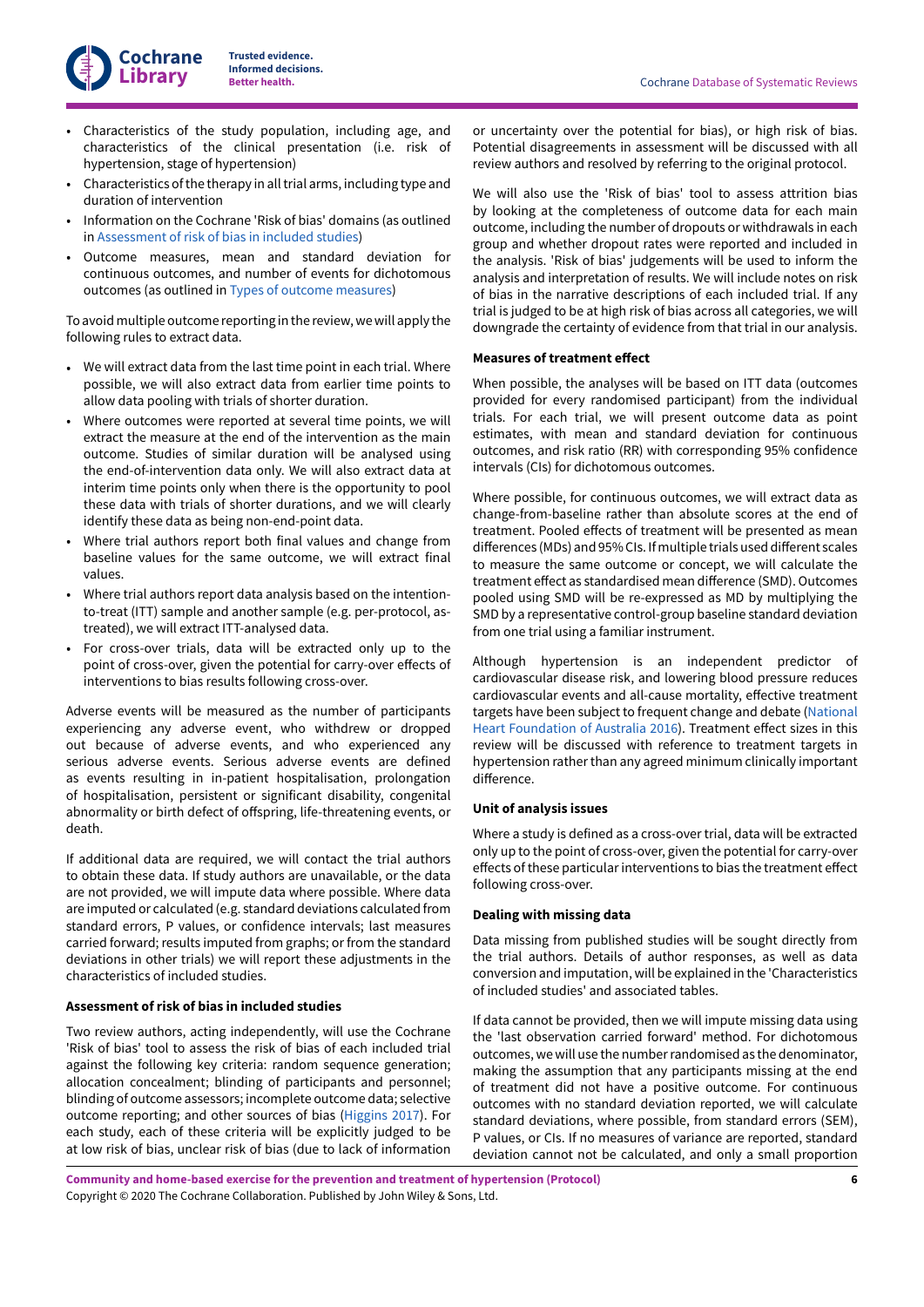**Cochrane Library**

**Trusted evidence. Informed decisions.**

of studies in the meta-analysis have missing data, we will impute standard deviations from other studies in the same meta-analysis, using the average of the other standard deviations available provided.

# **Assessment of heterogeneity**

We will assess included trials for clinical homogeneity in terms of participants, interventions, and comparators. For studies judged as clinically homogenous, we will quantify the possible magnitude of inconsistency (heterogeneity) across studies using the I 2 statistic, with a guide to interpretation as follows: 0% to 40% might not be important; 30% to 60% might represent moderate heterogeneity; 50% to 90% may represent substantial heterogeneity; 75% to 100% represents considerable heterogeneity ([Deeks 2011\)](#page-9-17). Where the I<sup>2</sup> value is greater than 50%, we will not pool studies for meta-analysis and we will narratively describe the findings instead.

### **Assessment of reporting biases**

As one method to examine the possibility of publication bias, we will construct funnel plots if at least 10 studies are available for the meta-analysis of a primary outcome. Asymmetric funnels plots are not necessarily caused by publication bias, but the omission of negative trials indicates the possibility of a "file drawer effect" ([Rosenthal](#page-10-15) 1979). We will also assess the presence of smallstudy bias in the overall meta-analysis by checking if the randomeffects model estimate of the intervention effect is more beneficial than the estimate using the fixed-effect model.

### **Data synthesis**

Descriptive results will be reported for all included studies. We will pool data from clinically homogenous trials (i.e. those with the same interventions, doses, comparators, and outcomes). Data will be synthesised according to expected pair-wise comparisons of exercise versus no exercise, home or community exercise versus supervised exercise, exercise adjunctive to pharmacotherapy versus pharmacotherapy alone, and home or community exercise versus another active control (e.g. dietary modification, smoking cessation). Where we cannot combine data, we will summarise effect estimates and 95% CIs of each trial narratively.

### **Subgroup analysis and investigation of heterogeneity**

If there are sufficient data, we will conduct subgroup analyses for all outcomes according to gender (i.e. male, female, transgender). Because we are particularly concerned about the prevention and treatment of hypertension in low-resource communities, we will, where possible, group studies according to equity parameters (e.g. low-, middle-, or high-income country).

If moderate to substantial heterogeneity is present in any pooled studies, we will investigate the possibility of subgrouping by type and length of intervention in order to explain the heterogeneity.

### **Sensitivity analysis**

Typically, sensitivity analyses would be conducted to investigate the robustness of the intervention effects on subjective outcomes (e.g. quality of life), relative to allocation concealment and participant blinding. In exercise intervention trials, participant blinding is almost impossible (i.e. participants know whether they are exercising or not), examiner blinding may be difficult (i.e. examiners may observe exercise training effects in participants and be able to deduce the groups to which they were allocated), and allocation concealment is unlikely to reduce these study limitations. We will consider other sensitivity analyses if there are substantial differences in trial design and quality within a metaanalysis. Further, low quality trials that meet inclusion criteria will be included in analyses, but due to poor trial design, we may downgrade our confidence in the results of these trials.

# **Summary of findings and assessment of the certainty of the evidence**

At least two review authors will assess the certainty of the supporting evidence behind each estimate of treatment effect, using the GRADE approach [\(Schunemann 2011](#page-10-16)). This will take into account the methodological quality, directness of evidence, heterogeneity, precision of effect estimates, and risk of publication bias. We will present key findings of the review, including a summary of the amount of data, the magnitude of the effect size and the overall certainty of the evidence. GRADEPro GDT software will be utilised to prepare 'Summary of findings' tables [\(GRADEpro](#page-9-18) [GDT](#page-9-18) [\)](https://gradepro.org/). We have preselected the following important outcomes for inclusion in the 'Summary of findings' tables.

- Change in mean systolic blood pressure
- Change in mean diastolic blood pressure
- Change in mean arterial pressure
- The proportion of participants achieving target blood pressure
- Adverse events

# <span id="page-8-0"></span>**A C K N O W L E D G E M E N T S**

Doug Salzwedel (the Cochrane Information Specialist for the Cochrane Hypertension Group) provided guidance in designing search strategies, including identifying databases and other sources to be searched.

Tamara Kredo (South Africa Cochrane Centre) provided internal peer review of this protocol to prepare it for publication.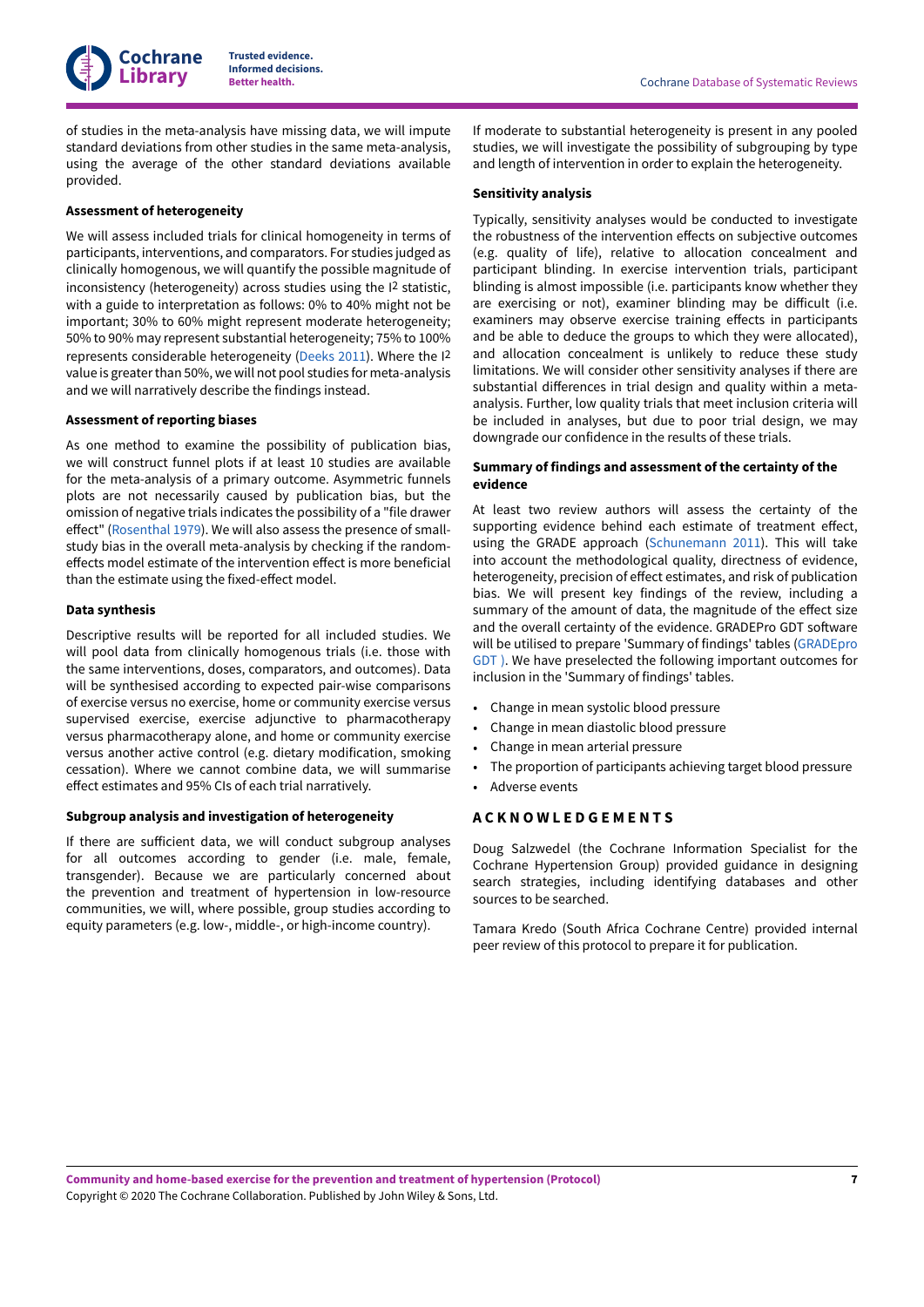

# **REFERENCES**

# <span id="page-9-0"></span>**Additional references**

## <span id="page-9-2"></span>**ACSM 2004**

American College of Sports Medicine (ACSM). ACSM position stand: exercise and hypertension. *Medicine & Science in Sports & Exercise* 2004;**36**(3):533-53.

### <span id="page-9-9"></span>**Anderson 2009**

Anderson J, Parker W, Steyn NP, Grimsud A, Kolbe-Alexander T, Lambert EV, et al. Intervention on diet and physical activity: what works (summary report). World Health Organization 2009.

#### <span id="page-9-11"></span>**Antonakoudis 2007**

Antonakoudis G, Poulimenos I, Kifnidis K, Zouras, C, Antonakoudis H. Blood pressure control and cardiovascular risk reduction. *Hippokratia* 2007;**11**(3):114-9.

#### <span id="page-9-6"></span>**Aubert 1998**

Aubert L, Bovet P, Gervasoni J-P, Rwebogora A, Waeber B, Paccaud, F. Knowledge, attitudes, and practices on hypertension in a country in epidemiological transition. *Hypertension* 1998;**31**(5):1136-45.

### <span id="page-9-13"></span>**Bauman 2005**

Bauman A, Schoeppe S, Lewicka M, Armstrong T, Candeias V, Richards J. Review of best practice interventions to promote physical activity in developing countries. In: Center for Physical Activity and Health, School of Public Health, University of Sydney, Australia, in collaboration with T. Armstrong, V. Candeias and J. Richards (WHO Headquarters, Geneva, Switzerland), for the WHO Workshop on Physical Activity and Public Health, Beijing, China, held on 24–27 October 2005. Geneva: World Health Organization, 2005.

#### <span id="page-9-10"></span>**Carpio-Rivera 2016**

Carpio-Rivera E, Moncada-Jiménez J, Salazar-Rojas W, Solera-Herrera A. Acute effects of exercise on blood pressure: a metaanalytic investigation. *Arquivos Brasileiros de Cardiologia* 2016;**106**(5):422-33. [DOI: [org/10.5935/abc.20160064](https://doi.org/org%2F10.5935%2Fabc.20160064)]

#### <span id="page-9-3"></span>**Connor 2005**

Connor M, Rheeder P, Bryer A, Meredith M, Dubb A, Fritz V. The South African stroke risk in general practice study. *South African Medical Journal* 2005;**95**(5):334-9.

# <span id="page-9-15"></span>**Covidence [Computer program]**

Veritas Health Innovation Covidence. Version accessed 4 September 2020. Melbourne, Australia: Veritas Health Innovation, 2020. Available at covidence.org.

### <span id="page-9-17"></span>**Deeks 2011**

Deeks JJ, Higgins JPT, Altman DG (editors). Chapter 9: Analysing data and undertaking meta-analyses. In: Higgins JPT, Green S (editors). Cochrane Handbook for Systematic Reviews of Interventions Version 5.1.0 (updated March 2011). The Cochrane Collaboration, 2011. Available from www.training.cochrane.org/ handbook.

# <span id="page-9-12"></span>**Diao 2012**

Diao D, Wright JM, Cundiff DK, Gueyffidr F. Pharmacotherapy for mild hypertension. *Cochrane Database of Systematic Reviews* 2012, Issue 8. Art. No: CD006742. [DOI: [10.1002/14651858.CD006742.pub2\]](https://doi.org/10.1002%2F14651858.CD006742.pub2)

### <span id="page-9-18"></span>**GRADEpro GDT [Computer program]**

McMaster University (developed by Evidence Prime) GRADEpro GDT. Version accessed 2 September 2020. Hamilton (ON): McMaster University (developed by Evidence Prime), 2020. Available at gradepro.org.

#### <span id="page-9-16"></span>**Higgins 2017**

Higgins JPT, Altman DG, Sterne JAC (editors). Chapter 8: Assessing risk of bias in included studies. In: Higgins JPT, Churchill R, Chandler J, Cumpston MS (editors), Cochrane Handbook for Systematic Reviews of Interventions version 5.2.0 (updated June 2017), Cochrane, 2017. Available from www.training.cochrane.org/handbook.

### <span id="page-9-14"></span>**Higgins 2020**

Higgins JPT, Thomas J, Chandler J, Cumpston M, Li T, Page MJ, Welch VA (editors). *Cochrane Handbook for Systematic Reviews of Interventions* version 6.1 (updated September 2020). Cochrane, 2020. Available from www.training.cochrane.org/ handbook.

# <span id="page-9-4"></span>**Kon 2008**

Kon ZR, Lackan N. Ethnic disparities in access to care in postapartheid South Africa. *American Journal of Public Health* 2008;**98**(12):2272-7.

# <span id="page-9-8"></span>**Makamu 2015**

Makamu S. Perception and knowledge of black Africans on physical activity and non-communicable diseases [Masters thesis]. Potchefstroom (South Africa): North-West University, 2015.

# <span id="page-9-5"></span>**Naci 2019**

Naci H, Salcher-Konrad M, Dias S, Blum MR, Sahoo SA, Nunan D, et al. How does exercise treatment compare with antihypertensive medications? A network meta-analysis of 391 randomised controlled trials assessing exercise and medication effects on systolic blood pressure. *British Journal of Sports Medicine* 2019;**53**(14):859-69. [DOI: [10.1136/](https://doi.org/10.1136%2Fbjsports-2018-099921) [bjsports-2018-099921](https://doi.org/10.1136%2Fbjsports-2018-099921)]

### <span id="page-9-1"></span>**National Heart Foundation of Australia 2016**

National Heart Foundation of Australia. Guideline for the diagnosis and management of hypertension in adults - 2016. Available from www.heartfoundation.org.au/images/uploads/ publications/PRO-167\_Hypertension-guideline-2016\_WEB.pdf 2016.

### <span id="page-9-7"></span>**Prince 2008**

Prince S, Adamo KB, Hamel ME, Hardt J, Gorber SC, Tremblay M. A comparison of direct versus self-report measures for assessing physical activity in adults: a systematic review.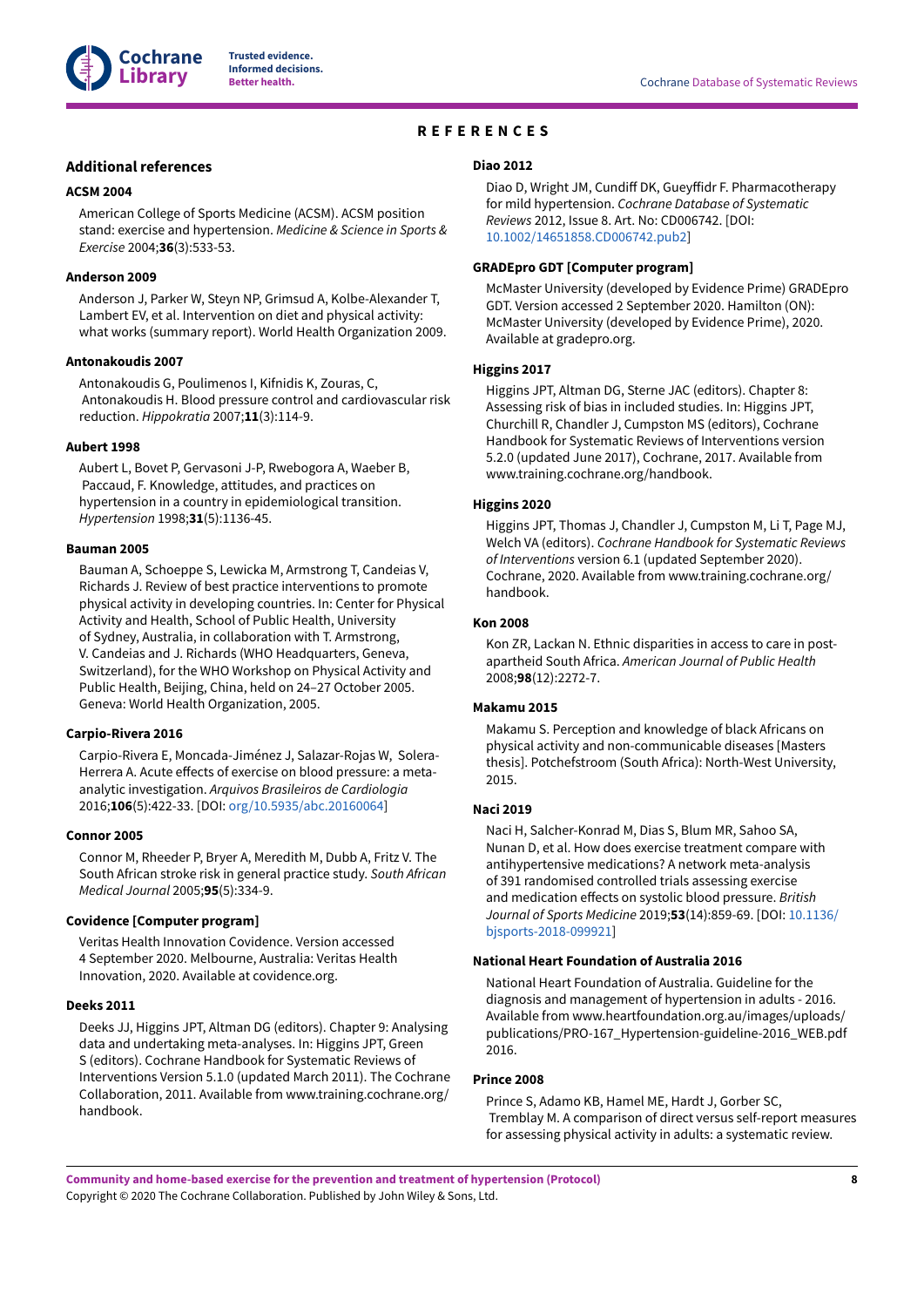

*International Journal of Behavioral Nutrition and Physical Activity* 2008;**5**(56):1-24. [DOI: [10.1186/1479-5868-5-56\]](https://doi.org/10.1186%2F1479-5868-5-56)

# <span id="page-10-14"></span>**RevMan Web 2019 [Computer program]**

The Cochrane Collaboration Review Manager Web (RevMan Web). The Cochrane Collaboration, 2019. Available at: revman.cochrane.org.

# <span id="page-10-15"></span>**Rosenthal 1979**

Rosenthal, R. The "File Drawer Problem" and tolerance for null results. *Psychological Bulletin* 1979;**86**(3):638-41.

# <span id="page-10-16"></span>**Schunemann 2011**

Schunemann HJ, Oxman AD, Higgins JPT, Vist GE, Glasziou P, Akl E, et al, on behalf of the Cochrane GRADEing Methods Group and the Cochrane Statistical Methods Group. Chapter 11: Completing 'Summary of findings' tables and grading the confidence in or quality of the evidence. In:Higgins JP, Churchill R, ChandlerJ, Cumpston MS, editor(s), Cochrane Handbook for Systematic Reviews of Interventions Version 5.2.0 (updated 2017). The Cochrane Collaboration, 2017. Available from www.training.cochrane.org/handbook.

# <span id="page-10-10"></span>**Seals 2016**

Seals DR, Justice JN, LaRocca TJ. Physiological geroscience: targeting function to increase healthspan and achieve optimal longevity. *The Journal of Physiology* 2016;**594**(8):2001-24. [DOI: [10.1113/jphysiol.2014.282665\]](https://doi.org/10.1113%2Fjphysiol.2014.282665)

# <span id="page-10-11"></span>**Seedat 2012**

Seedat Y, Rayner B. South African hypertension guideline 2001. *South African Medical Journal* 2012;**102**:57-84.

#### <span id="page-10-9"></span>**Unger 2020**

Unger T, Borghi C, Charchar F, Khan NA, Poulter NR, Prabhakaran D, et al. 2020 International Society of Hypertension global hypertension practice guidelines. *Hypertension* 2020;**75**(6):1334-57. [DOI: [10.1161/](https://doi.org/10.1161%2FHYPERTENSIONAHA.120.15026) [HYPERTENSIONAHA.120.15026](https://doi.org/10.1161%2FHYPERTENSIONAHA.120.15026)]

### <span id="page-10-12"></span>**Webster 2018**

Webster R, Salam A, de Silva HA. Fixed low-dose triple combination antihypertensive medication vs usual care for blood pressure control in patients with mild to moderate hypertension in Sri Lanka: a randomized clinical trial. *JAMA* 2018;**320**(6):566-79. [DOI: [10.1001/jama.2018.10359](https://doi.org/10.1001%2Fjama.2018.10359)]

# <span id="page-10-4"></span>**Whelton 2017**

Whelton PK, Carey RM, Aronow WS, Casey DE Jr, Collins KJ, Himmelfarb CD, et al. 2017 ACC/AHA/AAPA/ABC/ACPM/AGS/

# <span id="page-10-0"></span>**A P P E N D I C E S**

# <span id="page-10-13"></span>**Appendix 1. MEDLINE search strategy**

- 1 exp exercise/
- 2 exp exercise therapy/
- 3 exp sports/
- 4 exp exercise movement techniques/
- 5 exp walking/ or exp running/
- 6 exp dancing/
- 7 gardening/

**Beta Cochrane Database of Systematic Reviews** 

APhA/ASH/ASPC/NMA/PCNA guideline for the prevention, detection, evaluation, and management of high blood pressure in adults: executive summary: a report of the American College of Cardiology/American Heart Association task force on clinical practice guidelines. *Hypertension* 2018;**71**(6):1269-324. [DOI: [10.1161/HYP.0000000000000066\]](https://doi.org/10.1161%2FHYP.0000000000000066)

# <span id="page-10-7"></span>**WHO 2011**

World Health Organization (WHO). Noncommunicable diseases: country profiles 2011. WHO, Geneva. whqlibdoc.who.int/ publications/2011/9789241502283\_eng.pdf?ua=1 (accessed 23 May 2014).

### <span id="page-10-1"></span>**WHO 2013**

World Health Organization. A global brief on hypertension. Silent killer, global public health crisis. WHO, Geneva. Available from www.who.int/cardiovascular\_diseases/publications/ global\_brief\_hypertension/en/ (accessed 20 August 2020).

# <span id="page-10-2"></span>**WHO 2014**

World Health Organization (WHO). Global status report on non-communicable diseases 2014. WHO, Geneva. Available from apps.who.int/iris/ bitstream/10665/148114/1/9789241564854\_eng.pdf?ua=1 (accessed 25 August 2020).

# <span id="page-10-3"></span>**WHO 2018a**

World Health Organisation. Noncommunicable diseases: Country profiles 2018. WHO, Geneva. Available from http:// www.who.int/nmh/publications/ncd-profiles-2018/en/ (accessed 26 August 2020).

#### <span id="page-10-8"></span>**WHO 2018b**

World Health Organization. Physical Activity (fact sheet). WHO, Geneva. Available from http://www.who.int/en/news-room/ fact-sheets/detail/physical-activity (accessed 26 August 2020).

### <span id="page-10-6"></span>**WHO 2019**

World Health Organization. Hypertension. WHO, Geneva. Available from https://www.who.int/news-room/fact-sheets/ detail/hypertension (accessed 26 August 2020).

#### <span id="page-10-5"></span>**Williams 2018**

Williams B, Mancia G, Spiering W, Rosei EA, Azizi M, Burnier M, et al. 2018 ESC/ESH guidelines for the management of arterial hypertension: the task force for the management of arterial hypertension of the European Society of Cardiology and the European Society of Hypertension. *Journal Hypertension* 2018;**36**(10):1953-2041. [DOI: [10.1097/HJH.0000000000001940\]](https://doi.org/10.1097%2FHJH.0000000000001940)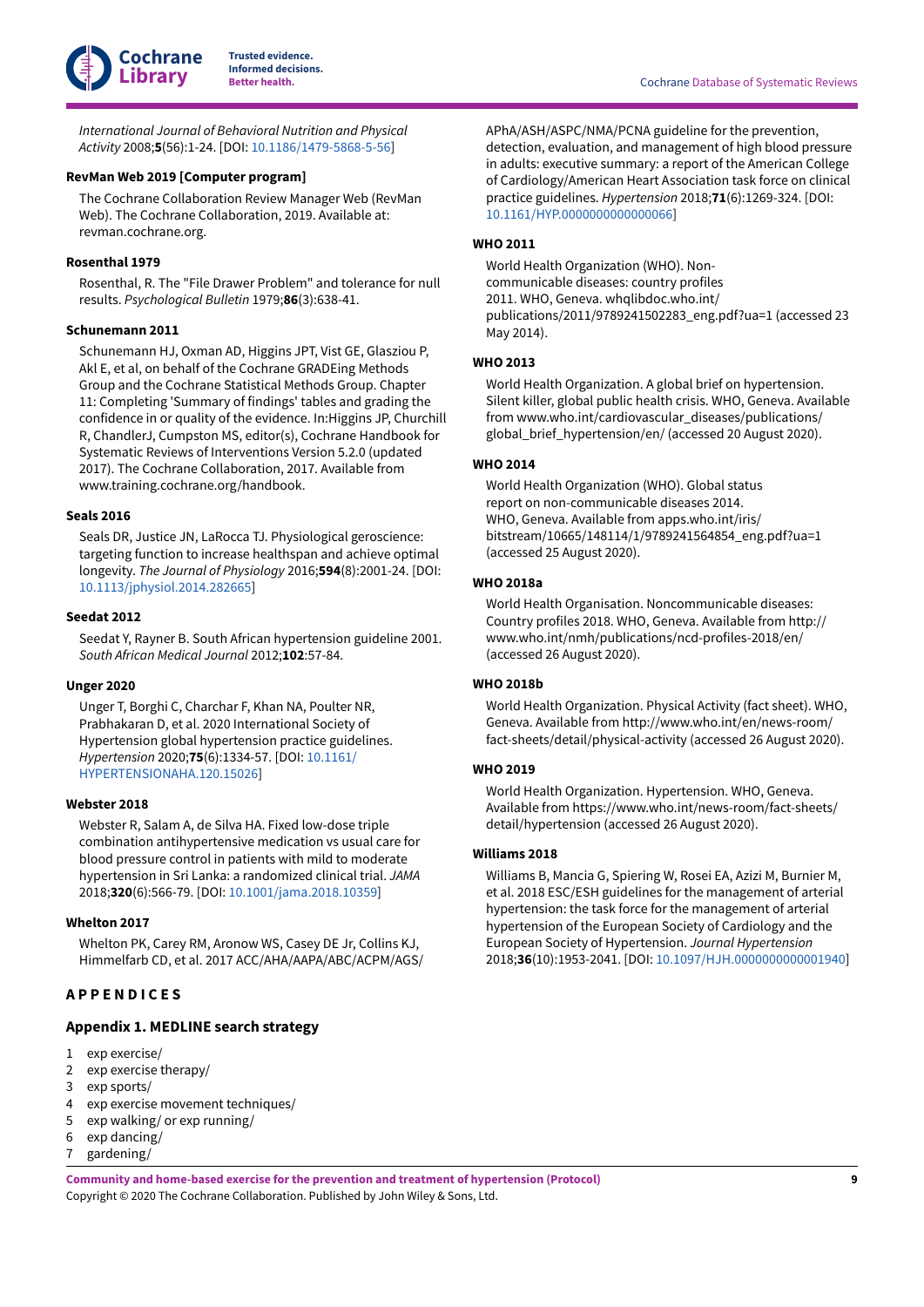

# 8 physical exertion/

9 (exercis\$ adj25 (activit\$ or bout? or community\$ or home\$ or intervention\$ or program\$ or regimen\$ or training\$)).tw,kf.

10 (aerobic exercis\$ or aerobics or bicycl\$ or cardio or cycling or dance or dancing or elliptical or football or gardening or isometric\$ or jogging or physical enduranc\$ or physical exert\$ or recreation\$ or resistance exercis\$ or resistance train\$ or running or soccer or sport? or swim or swimming or tai chi or tai ji or tennis or treadmill\$ or walking or weight lifting or weightlifting or work out? or workout? or yoga).tw,kf.

- 11 ((aerobic? or conditioning or muscl\$ or physical or resistance or strength or training or weight\$) adj2 activ\$).tw,kf.
- 12 ((aerobic? or conditioning or fitness or muscl\$ or physical or resistance or strength or training or weight\$) adj2 program\$).tw,kf.
- 13 ((aerobic? or conditioning or fitness or muscl\$ or physical or resistance or strength or training or weight\$) adj2 regimen\$).tw,kf.
- 14 ((aerobic? or fitness or physical or resistance or strength or weight\$) adj2 training\$).tw,kf.
- 15 or/1-14
- 16 hypertension/
- 17 essential hypertension/
- 18 hypertens\$.tw,kf.
- 19 ((elevated or high) adj2 blood pressur\$).tw,kf.
- 20 or/16-19
- 21 randomized controlled trial.pt.
- 22 pragmatic clinical trial.pt.
- 23 controlled clinical trial.pt.
- 24 randomi?ed.ab.
- 25 placebo.ab.
- 26 clinical trials as topic/
- 27 randomly.ab.
- 28 trial.ti.
- 29 or/21-28
- 30 animals/ not (humans/ and animals/)
- 31 29 not 30
- 32 15 and 20 and 31

# <span id="page-11-0"></span>**H I S T O R Y**

Protocol first published: Issue 10, 2020

# <span id="page-11-1"></span>**C O N T R I B U T I O N S O F A U T H O R S**

Melainie Cameron contributed to each stage ofthe protocol, including conceiving the protocol, designing the protocol, planning the search strategy, designing data extraction methods, planning data management and analysis, writing, proof-reading, editing the protocol, and responding to critique from reviewers.

Sarah Johanna Moss contributed to each stage of the protocol, including conceiving the protocol, designing the protocol, planning the search strategy, designing data extraction methods, planning data management and analysis, writing, proof-reading, editing the protocol, and responding to critique from reviewers.

Sweetness Makamu-Beteck contributed to conceiving the protocol and writing, proof-reading, and editing the protocol.

Sunday Onagbiye contributed to conceiving the protocol and writing, proof-reading, and editing the protocol.

# <span id="page-11-2"></span>**D E C L A R A T I O N S O F I N T E R E S T**

Melainie Cameron: nothing to declare Sarah Johanna Moss: nothing to declare Sweetness Makamu-Beteck: nothing to declare Sunday Onagbiye: nothing to declare

There is no commercial sponsorship of this protocol or the planned Cochrane Review. In-kind support (such as library services, computer and printing access, and time for research) will be provided by North-West University, University of the Sunshine Coast, University of Southern Queensland, and University of the Western Cape, to allow the authors, who are staff members or students at these institutions, to prepare this protocol and undertake the review.